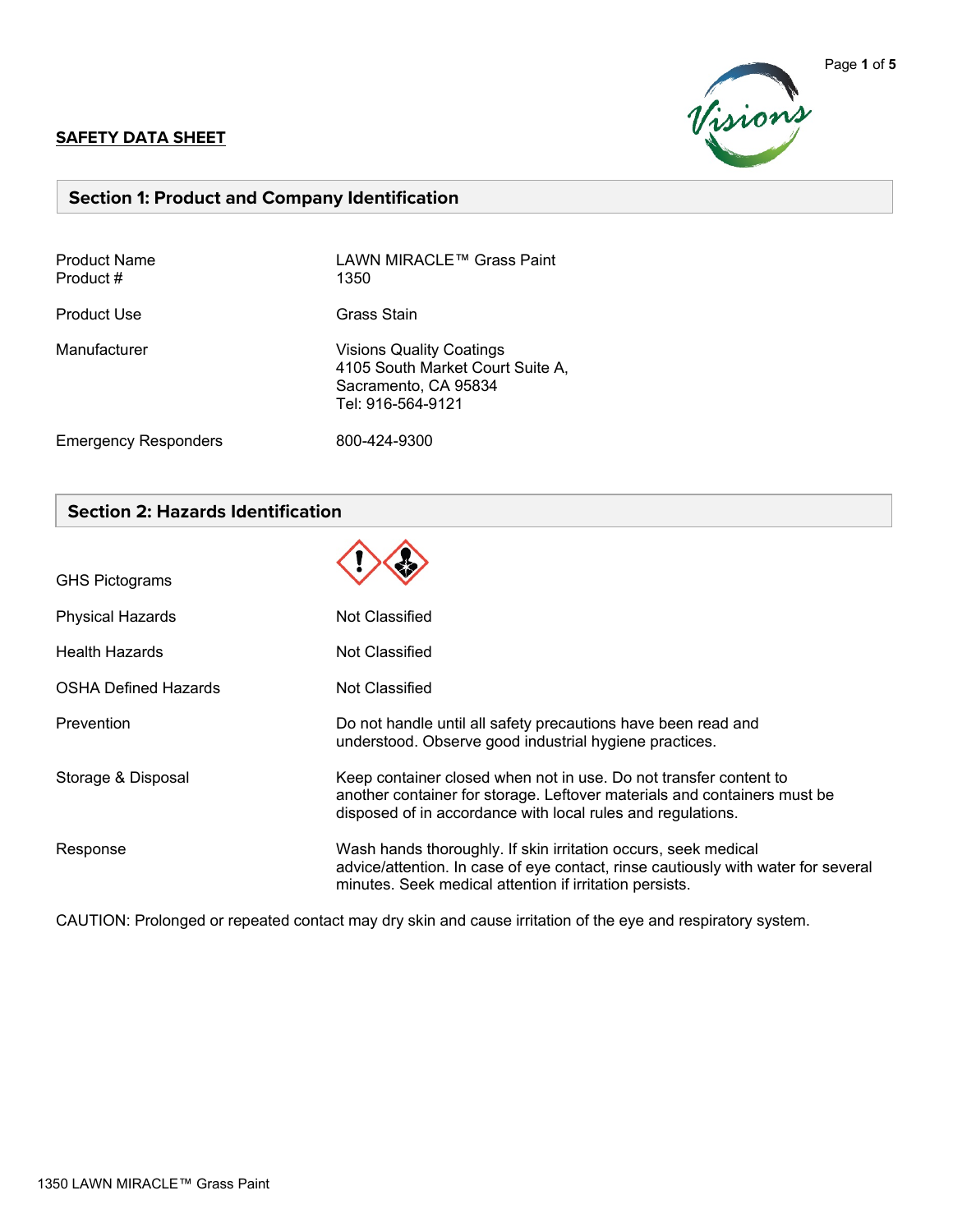# **Section 3: Composition/Information on Ingredients**

| <b>Components</b>      | CAS#          | Est. Weight % |
|------------------------|---------------|---------------|
| TITANIUM DIOXIDE       | 13463-67-7    | 10-40%        |
| <b>ACRYLIC POLYMER</b> | NOT HAZARDOUS | 10-40%        |
| <b>WATER</b>           | 7732-18-5     | $5 - 10%$     |

# **Section 4: First Aid Measures**

| Eye contact  | In case of eye contact, rinse cautiously with water for several<br>minutes. Seek medical attention if irritation persists.                                    |
|--------------|---------------------------------------------------------------------------------------------------------------------------------------------------------------|
| Skin contact | Immediately remove contaminated clothing or PPE and wash skin<br>with soap and plenty of water. If skin irritation occurs, seek medical<br>advice/attention.  |
| Ingestion    | If swallowed, immediately rinse mouth. Do not induce vomiting.<br>Keep person under observation. Seek medical advice immediately or Poison<br>Control Center. |
| Inhalation   | Remove to fresh air. Consult physician if any discomfort continues.                                                                                           |

| <b>Section 5: Fire Fighting Measures</b>      |                                                                                                                                                                        |  |
|-----------------------------------------------|------------------------------------------------------------------------------------------------------------------------------------------------------------------------|--|
| Suitable extinguishing media                  | Use extinguishing measures that are appropriate to the situation<br>and surrounding environment. Alcohol resistant foam, Carbon Dioxide, dry<br>powder, water, or fog. |  |
| Firefighting procedures                       | Self-contained breathing apparatus and full protective clothing must<br>be worn by those firefighting.                                                                 |  |
| Unsuitable extinguishing<br>media             | No data available.                                                                                                                                                     |  |
| Specific hazards arising<br>from the chemical | Product is non-combustible but thermal decomposition may<br>produce gases hazardous to health.                                                                         |  |

| <b>Section 6: Accidental Release Measures</b> |                                                                                                                                                                                                                      |  |
|-----------------------------------------------|----------------------------------------------------------------------------------------------------------------------------------------------------------------------------------------------------------------------|--|
| Personal precautions                          | Ventilate Area to prevent build-up of vapors. Use personal protective<br>equipment (PPE), safety glasses, and respiratory protection.                                                                                |  |
| Emergency procedures                          | Prevent further spillage by stopping the flow of the material if safe to do<br>so. For small spills, soak up with absorbent materials. For larger spills, dike area<br>with absorbent material and scoop up liquids. |  |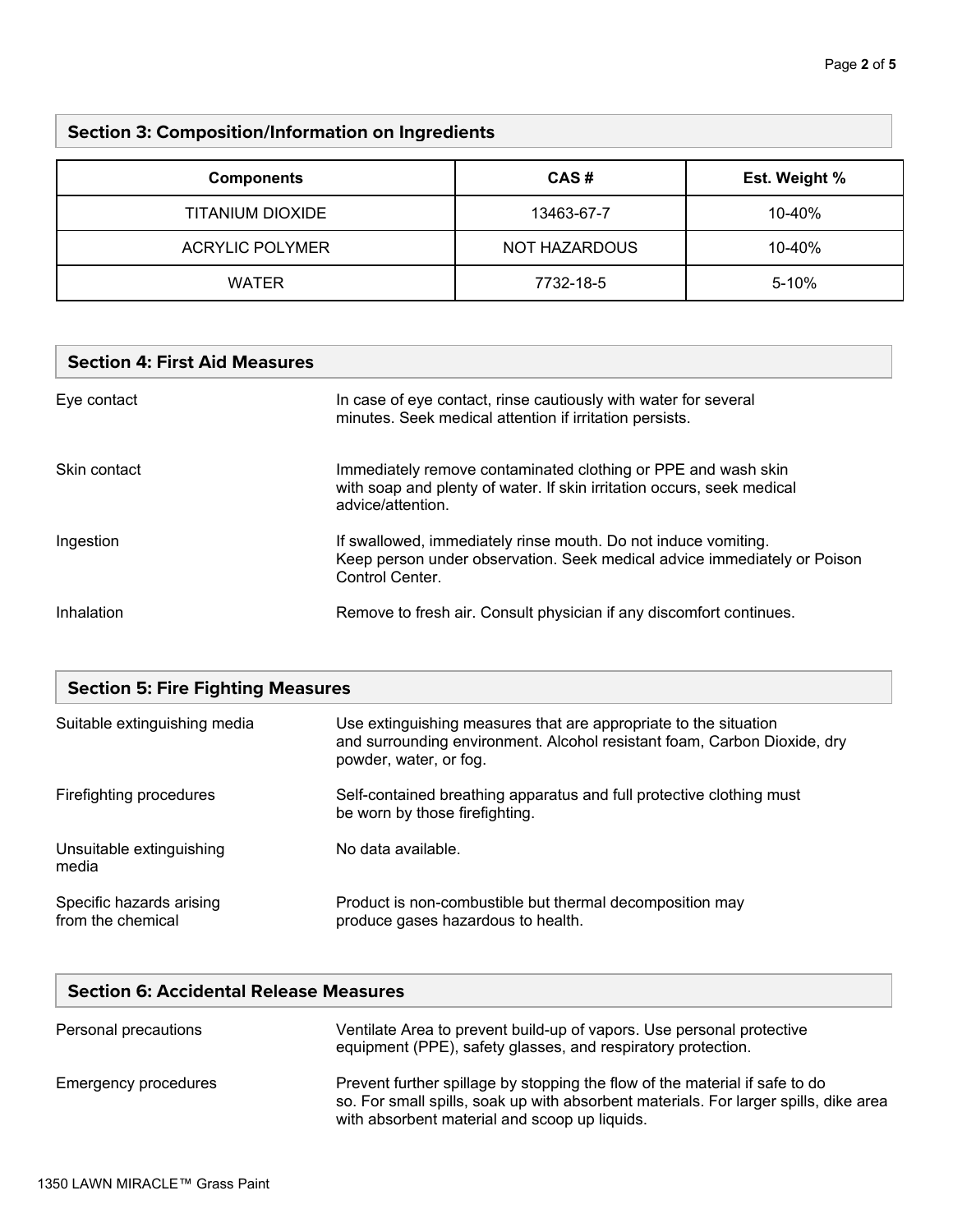Environmental precautions **Avoid entry into sewers and water ways.** For waste disposal, see

Section 13 of this SDS.

| <b>Section 7: Handling and Storage</b> |                                                                                                                                                                                                                                                                                |  |
|----------------------------------------|--------------------------------------------------------------------------------------------------------------------------------------------------------------------------------------------------------------------------------------------------------------------------------|--|
| Handling                               | Use only with adequate ventilation. KEEP OUT OF THE REACH OF<br>CHILDREN. Avoid contact with skin, eyes, and clothing. Avoid breathing vapor.<br>Wear appropriate personal protective equipment. Wash thoroughly after<br>handling. Observe good industrial hygiene practices. |  |
| Storage                                | Store upright in original sealed containers away from heat and flame.<br>Avoid extreme temperatures and freezing.                                                                                                                                                              |  |

## **Section 8: Exposure Controls and Personal Protection**

No exposure limits noted for ingredient(s) listed. Engineering controls shall be used to control airborne levels below recommended exposure limits.

| Eye/Face                      | Wear appropriate safety glasses with side shield (goggles).                                                                                                                                                         |
|-------------------------------|---------------------------------------------------------------------------------------------------------------------------------------------------------------------------------------------------------------------|
| <b>Skin Protection</b>        | Wear protective gloves and protective clothing.                                                                                                                                                                     |
| <b>Respiratory Protection</b> | In case of insufficient ventilation, or irritation is experienced, use NIOSH certified,<br>air purifying respirators with N-, P-, or R- series<br>particulate filter and organic vapor cartridges.                  |
| <b>Hygiene Considerations</b> | Observe good personal hygiene measures such as washing after<br>handling the material and before eating, drinking, and/or smoking. Routinely<br>wash work clothing and protective equipment to remove contaminants. |

### **Section 9: Physical and Chemical Properties**

| Appearance:                       |                          |
|-----------------------------------|--------------------------|
| Physical state                    | Liquid                   |
| Form                              | Liquid                   |
| Color                             | Various                  |
| Odor                              | No information available |
| Ph                                | 6-9                      |
| Melting point/Freezing point      | No information available |
| Boiling point/Boiling point range | >100°C / 212°F           |
| Flash point                       | >100°C / 212°F           |
| Flammability                      |                          |
| -Upper flammability limit         | No information available |
| -Lower flammability limit         | No information available |
| Vapor pressure                    | No information available |
| Vapor density                     | No information available |
| Viscosity                         | 80-120 Ku @ 85°F         |
|                                   |                          |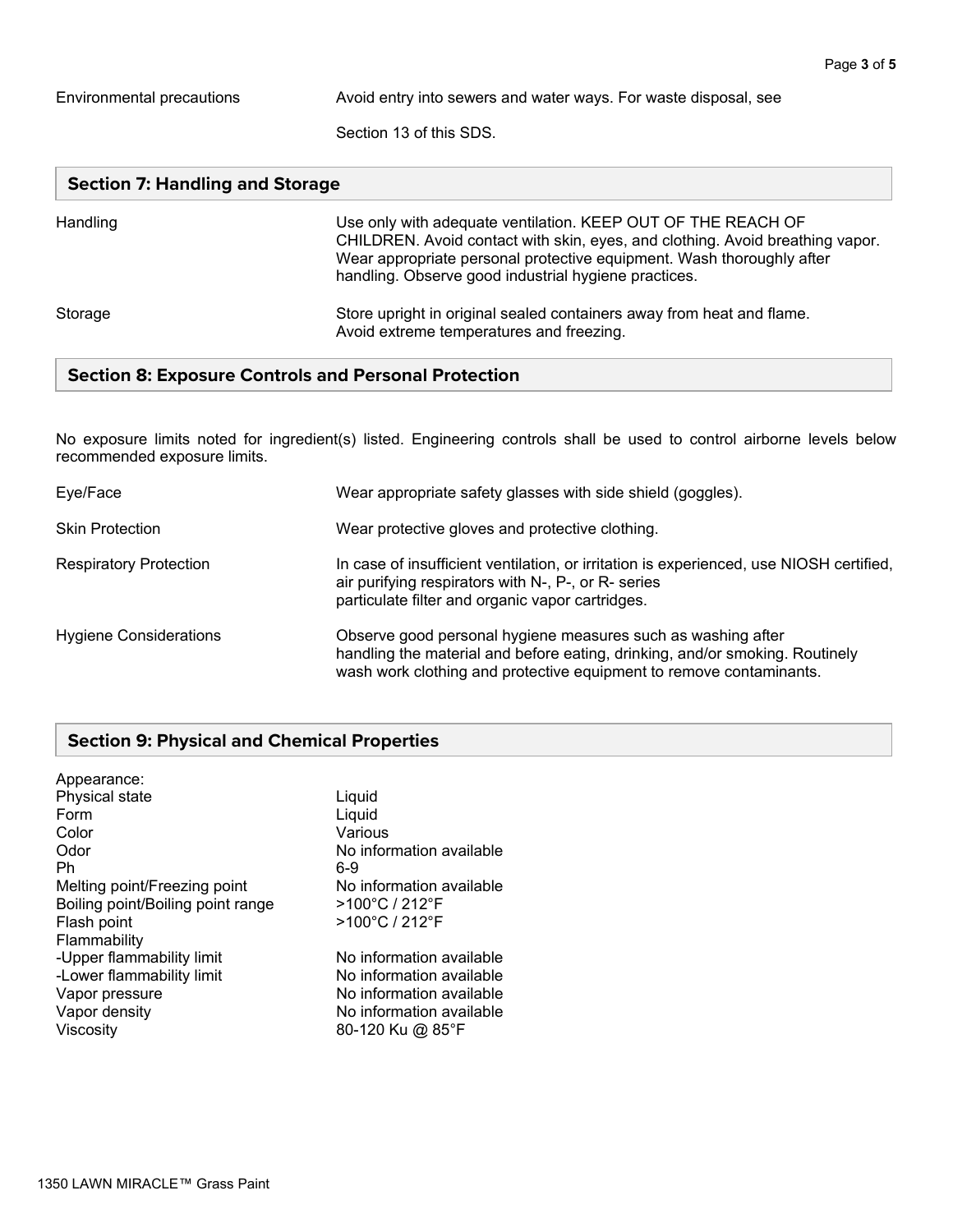## **Section 10: Stability and Reactivity**

| Reactivity                           | This product is non-reactive under normal conditions of use, storage, and<br>transport.                   |
|--------------------------------------|-----------------------------------------------------------------------------------------------------------|
| Chemical stability                   | Material is stable under normal conditions.                                                               |
| Possibility of hazardous<br>reaction | None under normal processing.                                                                             |
| Conditions to avoid                  | Avoid extreme temperatures.                                                                               |
| Incompatible materials               | Contact with incompatible material such as strong oxidizing agents and<br>strong acids should be avoided. |
| Hazardous decomposition              | Thermal decomposition may produce gases hazardous to health.                                              |

## **Section 11: Toxicological Information**

| Inhalation   | In high concentrations, vapor and spray mists are narcotic and may cause<br>headache, fatigue, dizziness and nausea. |
|--------------|----------------------------------------------------------------------------------------------------------------------|
| Ingestion    | Expected to be a low ingestion hazard.                                                                               |
| Skin contact | Chronic exposure or repeated contact may dry skin and cause dermatitis.                                              |
| Eye contact  | Direct contact with eyes may cause temporary irritation.                                                             |

Organic solvents may be absorbed into the body through the skin and may cause permanent damage to the Nervous System including the brain. Potentially carcinogenic components are typically only present in trace amounts.

| <b>Section 12: Ecological Information</b> |                                                                                                                                                                                                                                                                                                                                                                            |
|-------------------------------------------|----------------------------------------------------------------------------------------------------------------------------------------------------------------------------------------------------------------------------------------------------------------------------------------------------------------------------------------------------------------------------|
| Ecotoxicity                               | No information available                                                                                                                                                                                                                                                                                                                                                   |
| Persistence/Degradability                 | No information available                                                                                                                                                                                                                                                                                                                                                   |
| Bioaccumulative potential                 | No information available                                                                                                                                                                                                                                                                                                                                                   |
| Mobility in soil                          | No information available                                                                                                                                                                                                                                                                                                                                                   |
| Other information                         | This product is no classified as environmentally hazardous. However, this does<br>not exclude possibility that large or frequent spills can have a harmful or<br>damaging effect on environment. This product is miscible in water and will spread<br>in water systems. An environmental hazard cannot be excluded in the event of<br>unprofessional handling or disposal. |